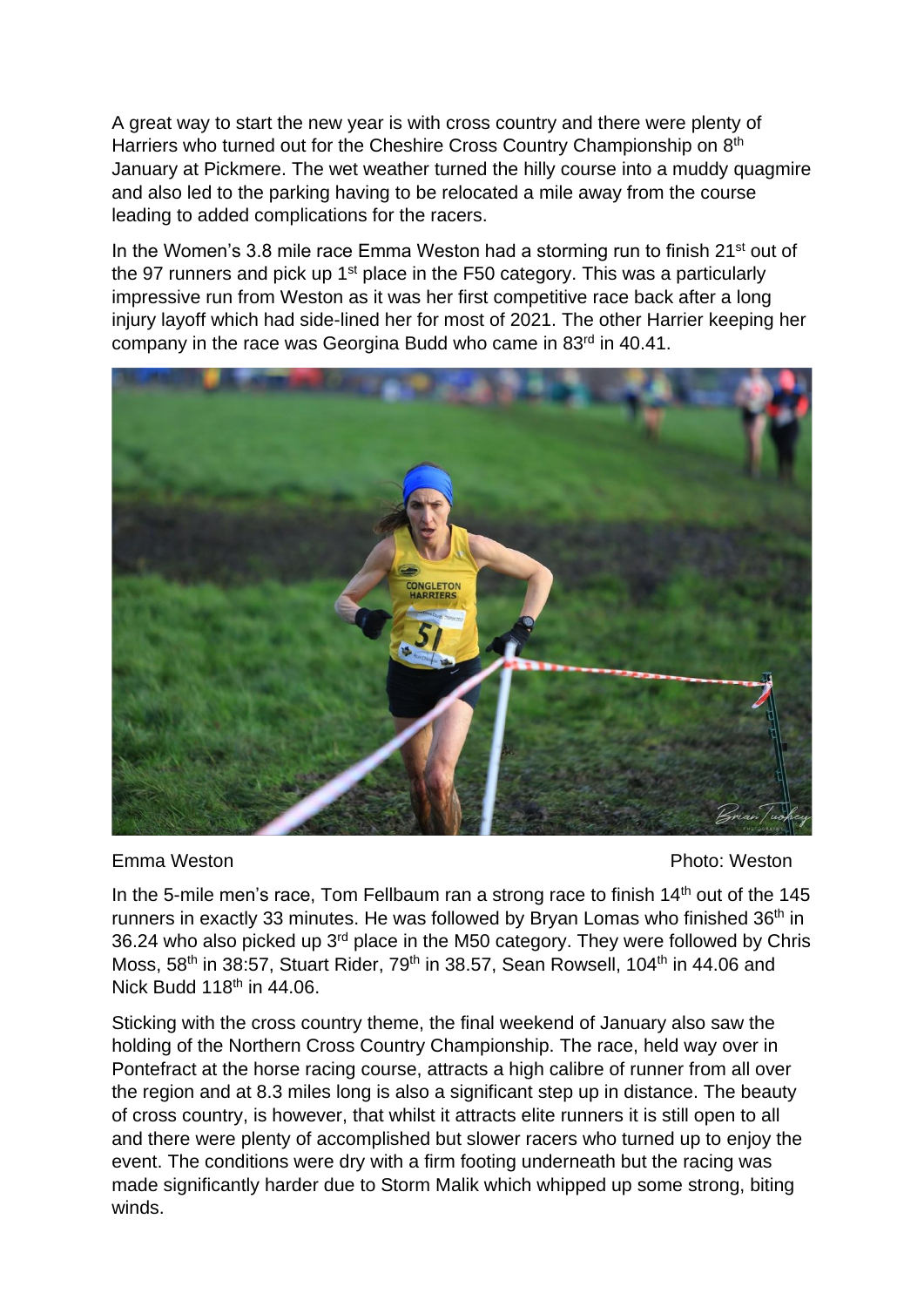Of the three Harriers who made the journey Bryan Lomas again had another strong run finishing  $227<sup>th</sup>$  out of the 517 runners in 53.29 followed by Tom Walker, 284<sup>th</sup> in 55.37 and Nick Budd, 489<sup>th</sup> in 69.22.

In between these two races there was a MACCL cross country race on 15<sup>th</sup> January at Tatton Park which Bryan Lomas also attended in order to maintain his form (and also just because he is a massive fan of cross country racing). In that six mile event he finished 133<sup>rd</sup> out of 470 runners in 37.55.



Bryan Lomas **Photo: Mick Hall** 

Going back to the start of January the first weekend of January also saw the running of the "Hit the Trail" race. This race takes place in Reddish Vale Country Park to the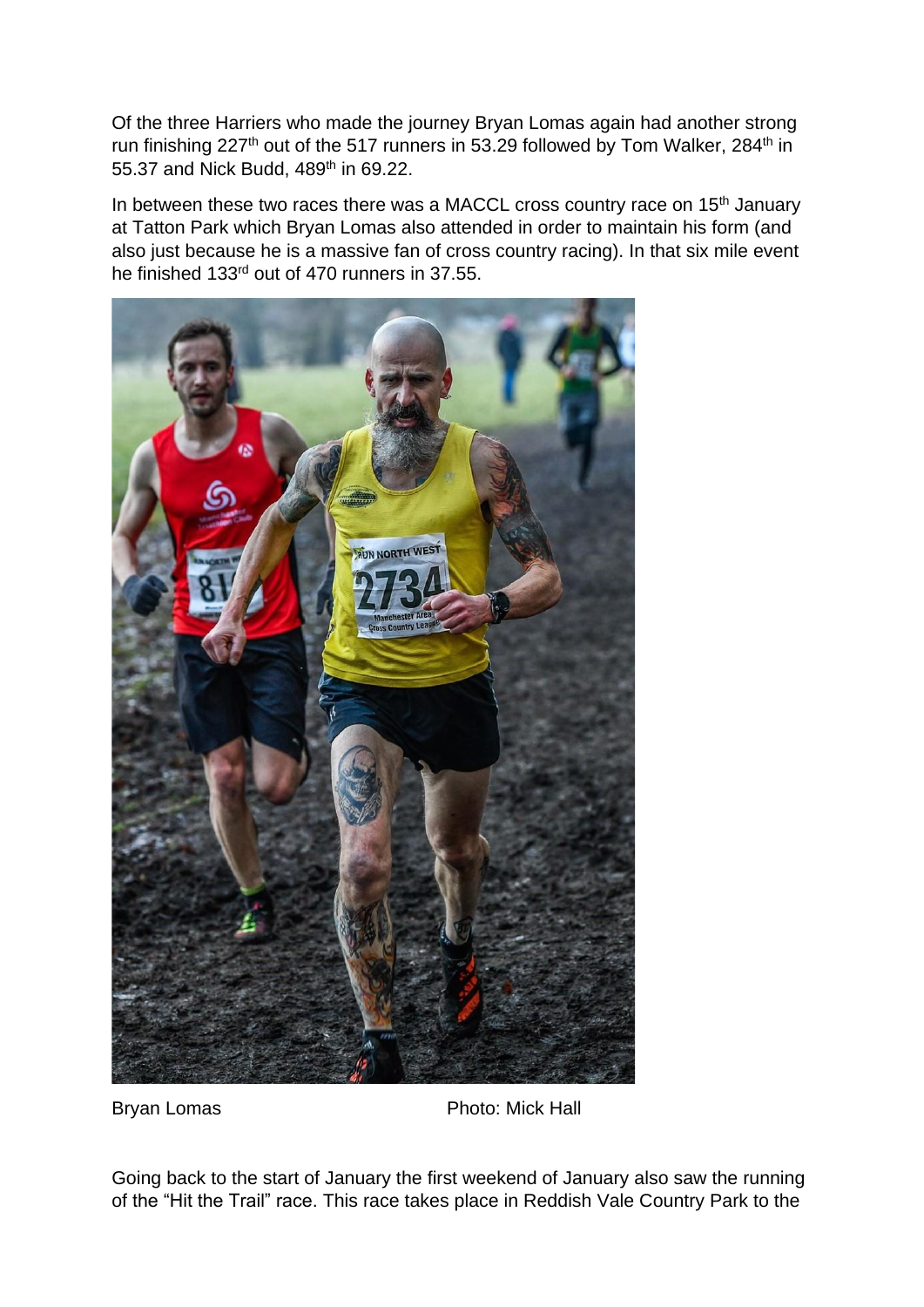north of Stockport and is mainly run over undulating trail/mud tracks criss-crossing the park. There were three Harriers taking part amongst the 355 runners over the 4.7 mile course. Suzie Roscoe crossed the finish line in 134<sup>th</sup> place in 39.42 followed by Rob Parkin,  $287<sup>th</sup>$  in 50.45 and Dave Taylor,  $300<sup>th</sup>$  in 52.04.

On Sunday 16<sup>th</sup> there were two separate races that got quite a few Harriers up early out of their beds. At the 5 mile Alderley Park Winter Trail race there were six Harriers taking on the 5 mile slightly undulating course. Graham Cooper was 79<sup>th</sup> out of the 493 runners in 36.08 followed by Nick Budd, 145<sup>th</sup> in 38.56, Danny Jackson, 149<sup>th</sup> in 39.03, Georgie Budd, 169<sup>th</sup> in 40.01, Jade Longmuir 190<sup>th</sup> in 40.47 and Josie Galbraith, 253rd in 44.02.

The Four Villages Half Marathon on the same date, which is a regular attraction on the Harriers calendar saw eight of the club competing in a field of 842 runners. Tom Fellbaum dashed round the hilly course to finish  $25<sup>th</sup>$  in 1.17.23. The other Harriers were Tom Walker, 105<sup>th</sup> in 1.26.26, Stuart Rider, 155<sup>th</sup> in 1.32.13, Mel Worthington, 262<sup>nd</sup> in 1.32.40, Jessica Knowles 231<sup>st</sup> in 1.37.42, Kelly Hurlstone, 406<sup>th</sup> in 1.47.54, Suzie Roscoe,  $446<sup>th</sup>$  in 1.49.05 and Nick Wilkins,  $490<sup>th</sup>$  in 1.52.03. Despite the hilly course both Mel Worthington and Suzie Roscoe managed to set new half marathon personal bests.

The week after (22<sup>nd</sup> January) it was the winter edition of the club's Cloud Handicap race. This race has been in existence since the club was formed almost 40 years ago and, due to the leasure centre being rebuilt, reverted to it's original starting point just outside the rugby club's clubhouse. In this race the more able runners are handicapped by having a delayed start based upon their recent form and results. In this instance the last runner had a handicap of over 44 half minutes compared to the first runner. The winner is the first runner to make it back having navigated the seven miles and 860ft of ascent.

Dave Taylor and Rich Benson were the first two runners to set off and were the first two back in 85.18 and 85.19 respectively which meant Dave was also the overall winner of the race and, to cap it off, picked up the record for oldest ever participant in the race. Next back was Sam Gathercole in 89.12 (actual time 64.12 given he had a 25 minute handicap), Jack Sargeant, 89.30 (63.30), Tom Fellbaum 91.09 (46.39), Stuart Rider 91.09 (46.39), Mel Worthington, 91.32 (62.32), Georgie Budd, 91.57 (70.57), Nick Budd 94.10 (69.10), Duncan Young 97.34 (77.34) and Rob Parkin 99.15 (82.15).

Tom Fellbaum's impressive pace, starting from the back, saw him set a new course record for the winter event.

The final two races of January both took place on 30<sup>th</sup>. The first was the Stockport Daffodil 10k, which is a new event for the Harriers. It's a surprisingly undulating multi-terrain course with some short off-road sections and a sting of an uphill finish. Kelly Hurlstone was 307<sup>th</sup> out of the 839 runners finishing in 49.12 with Suzie Roscoe not far behind finishing 313<sup>th</sup> in 49.23 and Rob Parkin 575<sup>th</sup> in 58.06.